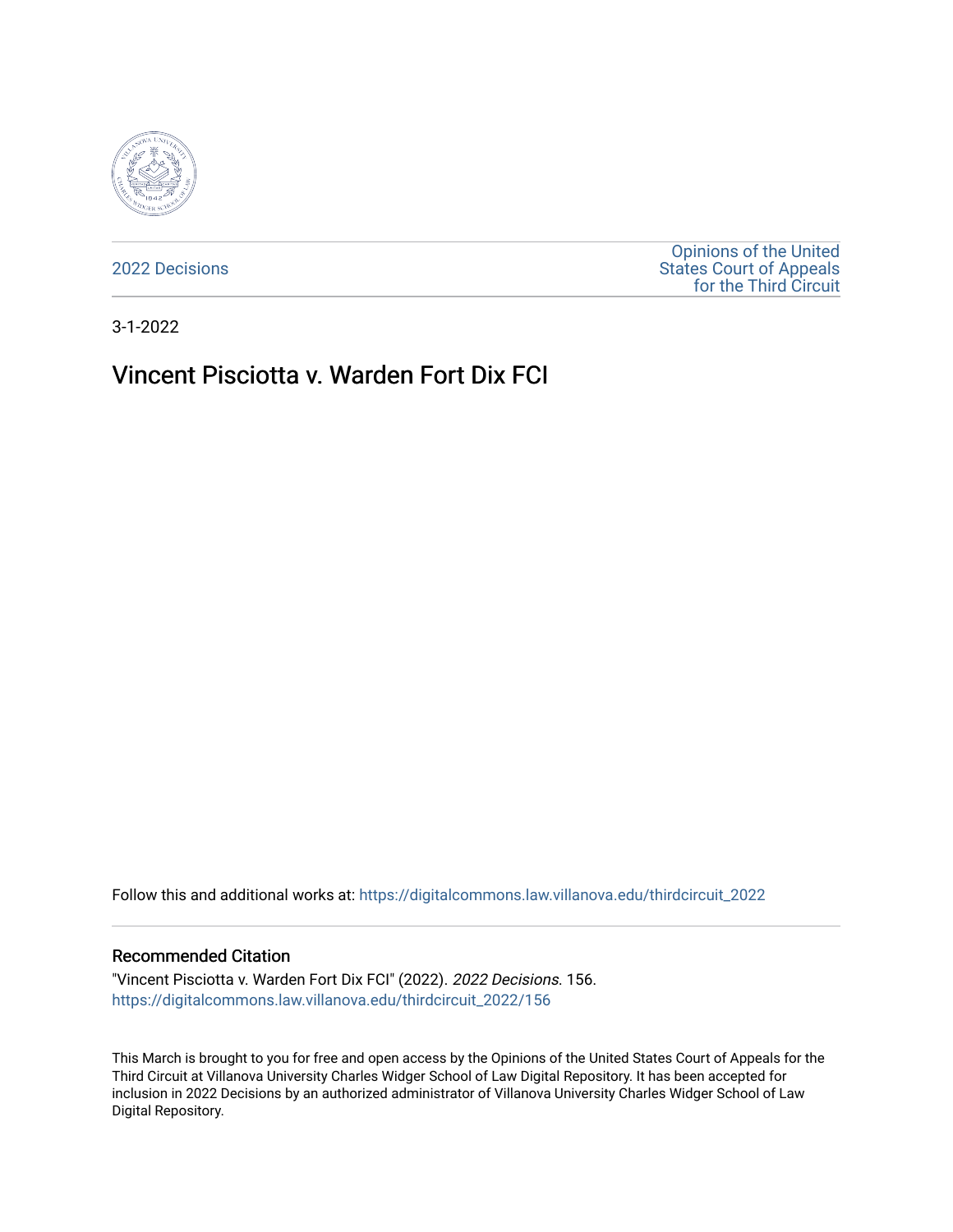# **BLD-082 NOT PRECEDENTIAL**

# UNITED STATES COURT OF APPEALS FOR THE THIRD CIRCUIT

\_\_\_\_\_\_\_\_\_\_\_

No. 21-3114 \_\_\_\_\_\_\_\_\_\_\_

VINCENT PISCIOTTA, Appellant

v.

WARDEN FORT DIX FCI \_\_\_\_\_\_\_\_\_\_\_\_\_\_\_\_\_\_\_\_\_\_\_\_\_\_\_\_\_\_\_\_\_\_\_\_

On Appeal from the United States District Court for the District of New Jersey (D.C. Civil Action No. 1-21-cv-15852) District Judge: Honorable Renee M. Bumb

\_\_\_\_\_\_\_\_\_\_\_\_\_\_\_\_\_\_\_\_\_\_\_\_\_\_\_\_\_\_\_\_\_\_\_\_

Submitted for Possible Dismissal Pursuant to 28 U.S.C. § 1915(e)(2)(B) or Summary Action Pursuant to Third Circuit LAR 27.4 and I.O.P. 10.6 February 10, 2022 Before: MCKEE, GREENAWAY, JR., and PORTER, Circuit Judges

> (Opinion filed: March 1, 2022) \_\_\_\_\_\_\_\_\_

> > OPINION\* \_\_\_\_\_\_\_\_\_

PER CURIAM

<sup>\*</sup> This disposition is not an opinion of the full Court and pursuant to I.O.P. 5.7 does not constitute binding precedent.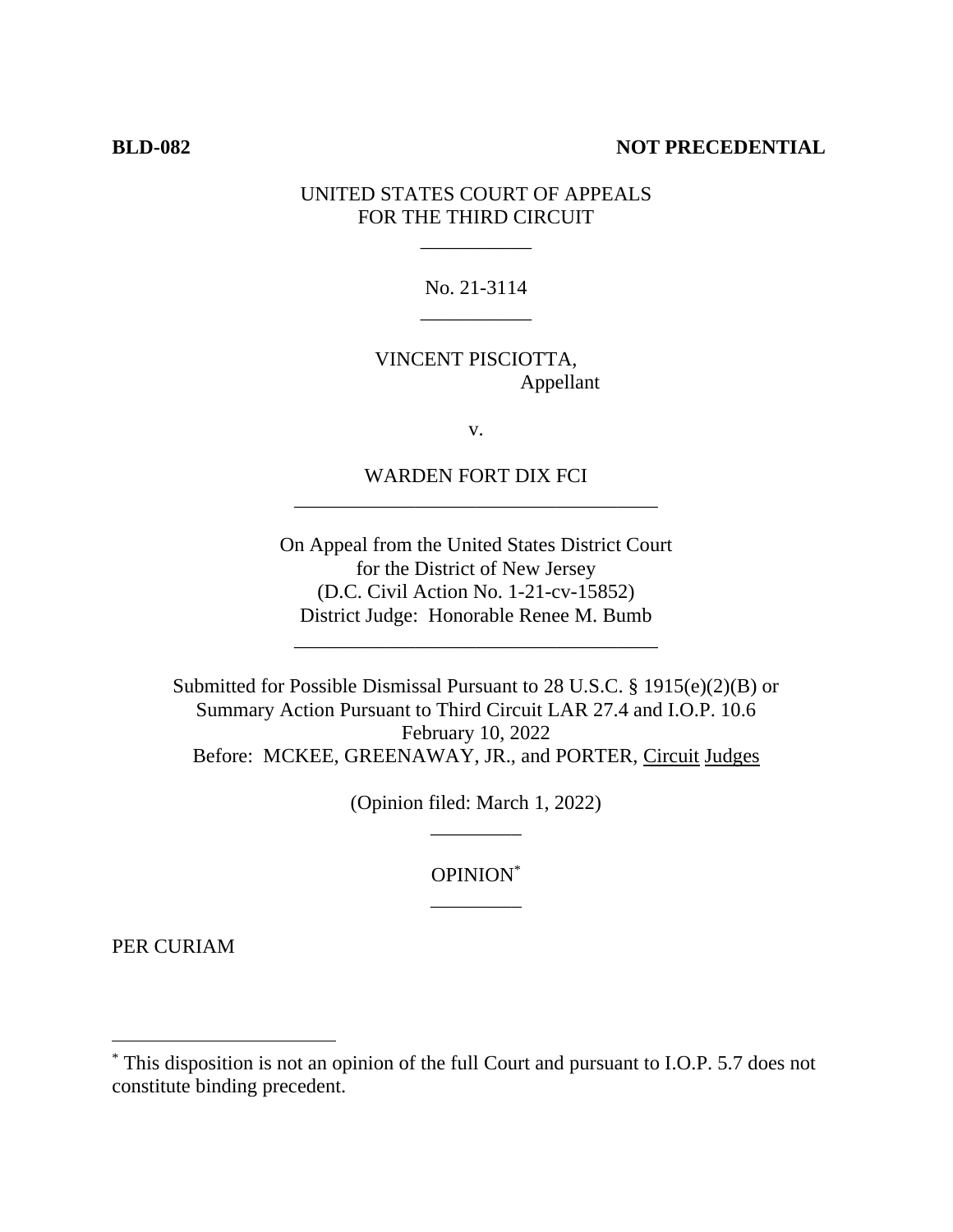Vincent Pisciotta, a federal prisoner currently confined at FCI Fort Dix, appeals pro se from the District Court's order dismissing his petition for a writ of habeas corpus under 28 U.S.C. § 2241. For the following reasons, we will summarily affirm the District Court's order.

I.

In 2012, Pisciotta was convicted in the United States District Court for the Western District of Missouri of arson, conspiracy to commit arson, and use of fire to commit a federal felony offense. Pisciotta was sentenced to 240 months imprisonment. Pisciotta appealed his conviction and sentence, arguing in part that convictions of both arson and conspiracy to commit arson violated his Fifth Amendment protection against Double Jeopardy. The Court of Appeals for the Eighth Circuit rejected this argument and denied Pisciotta's appeal. See United States v. Anderson, 783 F.3d 727, 738-43 (8th Cir. 2015). Pisciotta then filed a motion to vacate under 28 U.S.C. § 2255. The sentencing court denied the motion, and the Eighth Circuit denied Pisciotta's request for a certificate of appealability for failure to make the requisite showing.

Pisciotta then filed a petition pursuant to 28 U.S.C. § 2241 in the Northern District of Texas, where he was then incarcerated, alleging that § 2255 was inadequate or ineffective to challenge his detention. Pisciotta raised various claims regarding his conviction and sentence, including another argument that his convictions violated constitutional protections against Double Jeopardy. The Northern District of Texas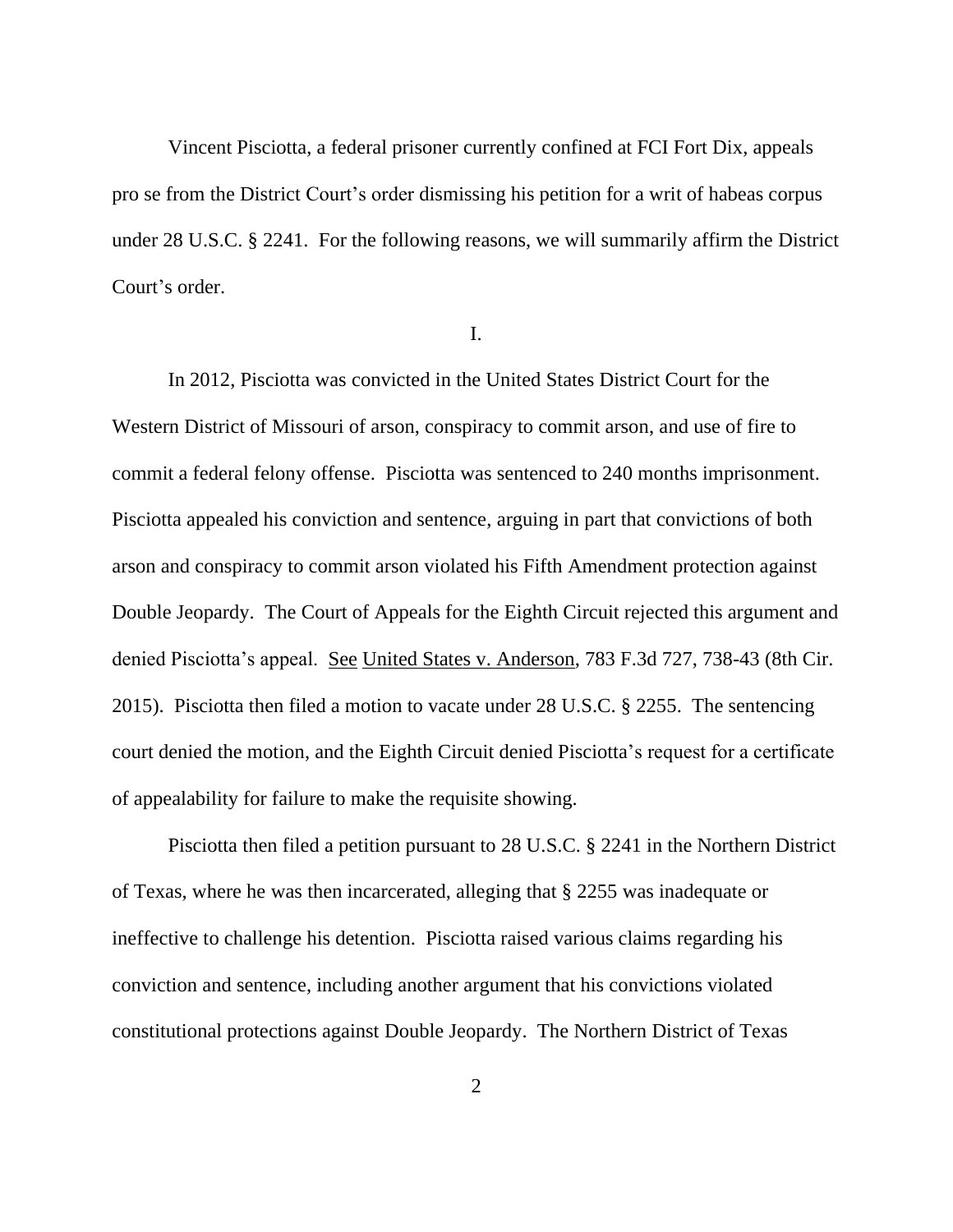dismissed his petition and the Court of Appeals for the Fifth Circuit affirmed, concluding that Pisciotta's "claims [we]re not cognizable in a § 2241 proceeding." Pisciotta v. Harmon, 748 F. App'x 634, 635 (5th Cir. 2019).

In 2021, Pisciotta filed another § 2241 habeas petition in the District of New Jersey, the judicial district where he is incarcerated, again alleging that his convictions for use of fire to commit a federal felony, arson, and conspiracy to commit arson violated his Fifth Amendment protection against Double Jeopardy. The District Court dismissed the § 2241 petition, concluding that Pisciotta failed to show that § 2255 provided an "inadequate or ineffective" remedy to allow for consideration under § 2241. Pisciotta appeals.

## II.

We have jurisdiction over this appeal pursuant to  $28$  U.S.C. §  $1291<sup>1</sup>$  We exercise plenary review over the District Court's legal conclusions and review its factual findings for clear error. See Cradle v. United States ex rel. Miner, 290 F.3d 536, 538 (3d Cir. 2002) (per curiam). We construe Pisciotta's pro se filings liberally. See Erickson v. Pardus, 551 U.S. 89, 94 (2007) (per curiam). We may summarily affirm if the appeal presents no substantial question. See 3d Cir. L.A.R. 27.4; 3d Cir. I.O.P. 10.6.

<sup>&</sup>lt;sup>1</sup> Pisciotta does not need a certificate of appealability to proceed. See Reese v. Warden Phila. FDC, 904 F.3d 244, 246 (3d Cir. 2018).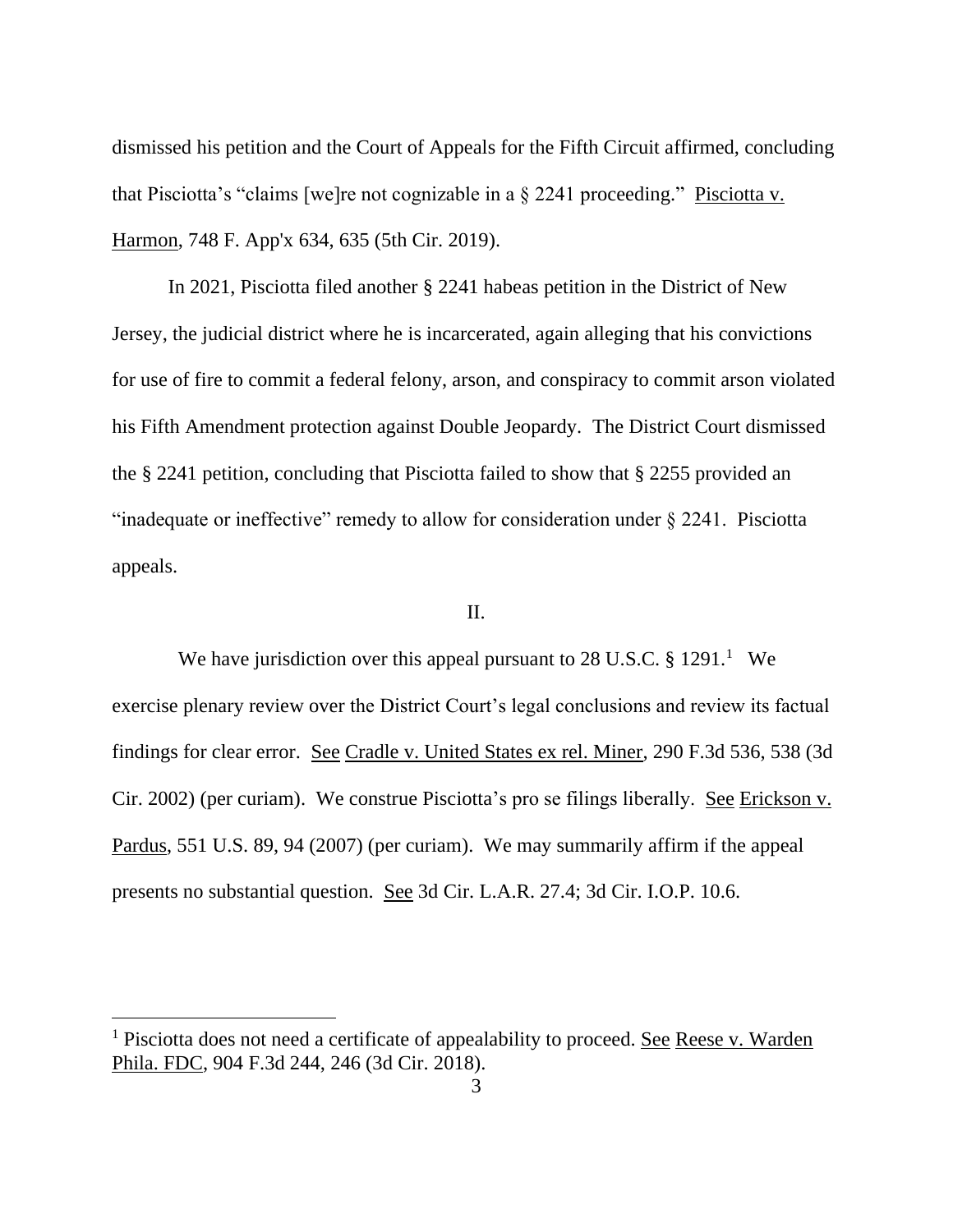III.

"Motions pursuant to 28 U.S.C. § 2255 are the presumptive means by which federal prisoners can challenge their convictions or sentences." Okereke v. United States, 307 F.3d 117, 120 (3d Cir. 2002). A habeas corpus petition under § 2241 accordingly "shall not be entertained" unless a § 2255 motion would be "inadequate or ineffective to test the legality of [petitioner's] detention." 28 U.S.C. § 2255(e). "A § 2255 motion is inadequate or ineffective only where the petitioner demonstrates that some limitation of scope or procedure would prevent a § 2255 proceeding from affording him a full hearing and adjudication of his wrongful detention claim." Cradle, 290 F.3d at 538. This "safety-valve" exception is narrow and applies only in rare circumstances, such as when "an intervening change in statutory interpretation runs the risk that an individual was convicted of conduct that is not a crime, and that change in the law applies retroactively in cases on collateral review." See Bruce v. Warden Lewisburg USP, 868 F.3d 170, 179 (3d Cir. 2017).

We agree with the District Court's determination that Pisciotta could not make the showing necessary to meet the safety-valve exception. As the District Court explained, Pisciotta failed to alleged any "intervening change in statutory interpretation" or legal precedent that would apply retroactively to his conviction. Pisciotta alleges that he should be allowed to proceed under § 2241 because he is unable to raise his Double Jeopardy argument under § 2255. This argument ignores his own prior challenges to his